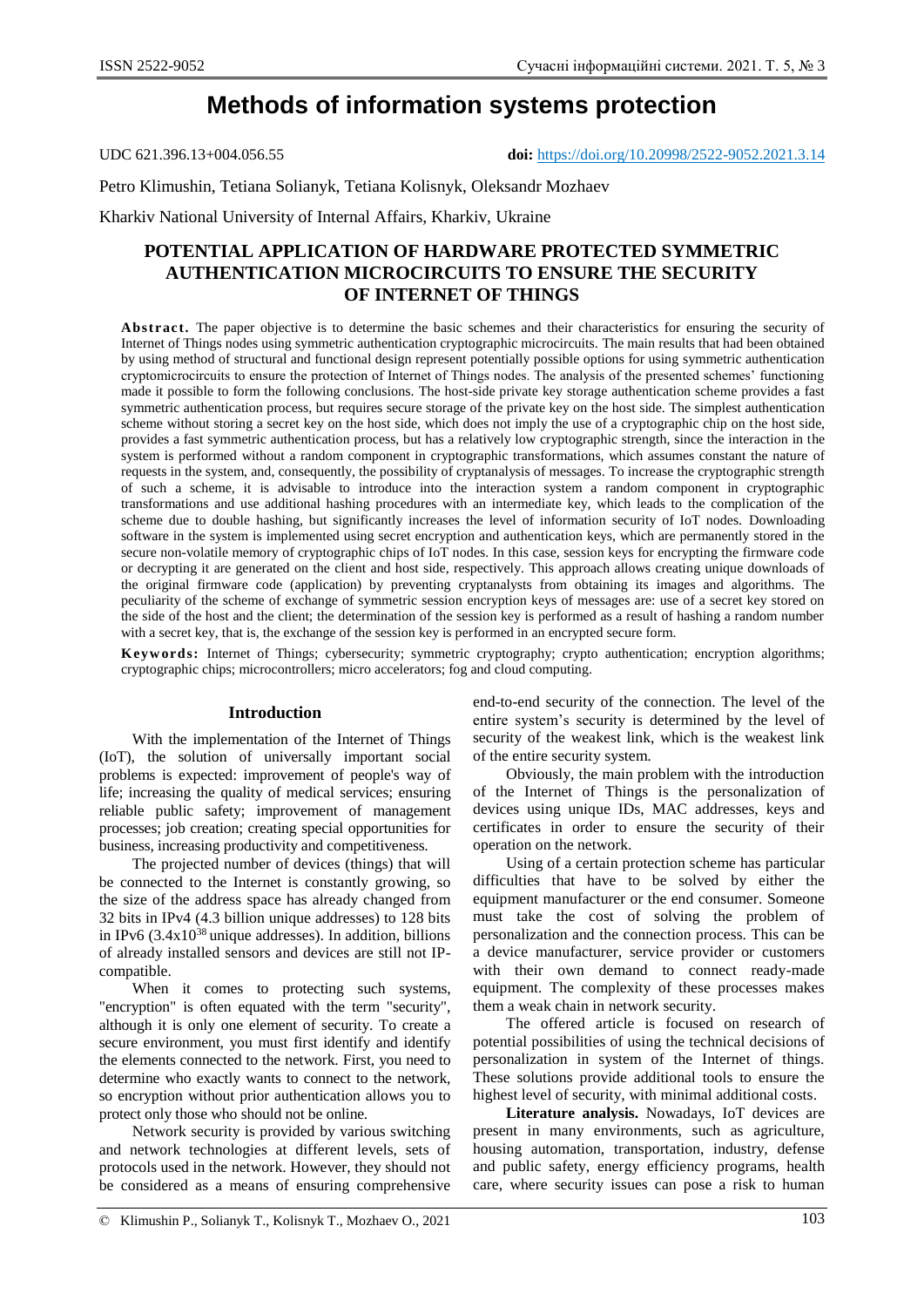security and privacy [1-6]. Many authors who analyze these unsecured systems pay attention to the problem of IoT authentication, in particular: development of mutual authentication protocols [3], blockchain-based IoT authentication [7, 9], multifactorial and continuous IoT authentication [8], etc.

Analysis of works in this field shows that the applying of authentication methods requires further research to determine the most secure (reliable) technologies for access to IoT nodes.

Currently, great attention in the IoT system is paid to the security of stored, processed and transmitted data, protection against copying of intellectual property and digital content, as well as protection against cloning of the final IoT [2, 14]. It should be noted that receiving confirmation from a node to access it (authentication) becomes a decisive factor in ensuring the security of the Internet of Things. In addition, IoT devices bring a new paradigm to network interaction, a distinctive feature of which is almost no interaction with humans, because they are very compact, limited in computing and energy resources. It is advisable to consider the following parameters for a quality choice of tools to provide access to IoT objects: a new paradigm of IoT network interaction; the possibility of using modern microcontrollers and additional cryptographic accelerators (crypto accelerators); a variety of built-in interfaces, protocols and cryptographic algorithms with hardware support.

**The aim of the article** is to study approaches to use cryptographic chips to ensure secure authentication of Internet of Things nodes using symmetric cryptography procedures.

**1. Technology for Internet of things security**. The Internet of Things is a network consisting of interconnected physical objects (devices). These devices have built-in microcontrollers, sensors, and software that allows transferring and exchanging data between them over communication protocols. It means the Internet of Things is a network of physical objects that have built-in technologies for interaction with the local or global computing environment [13, 18].

In general, from the information and communication point of view Internet of Things means a set of the following components, which is described as a symbolic formula [17]:

*IoT = Microcontrollers (sensors) + Data + Network + Services.*

IoT is a network of various IoT nodes connected to the Internet, which implement different models of interaction:

1) "Thing-Thing";

2) "Thing-User";

3) "Thing-Web Object".

IoT nodes are connected by wired and wireless communication lines and interact under the control of microcontrollers, which are built into physical objects. These interconnected IoT objects have a programming and identification function that provides the IoT network with data and executes commands received from data centers or from a user who interacts with them through a computer, cell phone, car system, smart device or another platform.

IoT network is based on the concept of "vague computing» in order to obtain greater efficiency and high performance. Fog Computing – is a model of computing and storing data between terminals (nodes IoT) and traditional cloud computing centers, and any device having computing resources can be a fog node.

In this case, the centers of computing will be called "hosts*"*. A host can be understood as:

1) Computer system or device that has a connection to a local network or to a network and the Internet and is an integral part of this network (network node);

2) Computer server that contains a resource and provides access in a client-server format;

3) Computer program that provides services to other programs and applications. Hosts interact with IoT endpoints (called "clients") to solve their functional tasks.

Integrated security level on a route "client-host" has the following objectives: IoT node authentication; creation and exchange of session encryption keys; data encryption; secure storage of keys and data; key and certificate management; data integrity and confidentiality; software download protection and password protection from copying and reading when logging in.

It is known that security measures involve three main elements (in English literature they are denoted by the abbreviation CIA – Confidentiality, Integrity, Authenticity) [2]:

 Authenticity – the sender of the message must be identified, it means be who he claims to be;

 $-$  Integrity  $-$  the message one have sent should not change during transportation to the destination;

 Confidentiality – data stored or transmitted should be available only to authorized persons or intended facilities.

In general, main task of CIA is to ensure the security of IoT nodes, while remaining within the available resources in terms of processing power, memory and power supply.

The negative impact on the security of the IoT node is possible in four ways:

1) Over a network through the following results:

- Network scanning using web tools (such as Shodan) to detect unprotected sites;

- Poor generation of random numbers in cryptoalgorithms;

Use of malicious software;

 Updating the firmware of the original software with code written by an attacker;

- Violation of security at the transport layer of cryptographic protocols SSL/TLS (Secure Sockets Layer/Transport Layer Security);

2) Through external ports including through the unused port and providing access to the site IoT;

3) With the help of proximity attacks one can extract information about cryptographic keys by measuring the level of radiated interference or vibration on an unprotected device;

4) By physically penetrating the device, trying to investigate the internal circuits of the device or the contents of the internal memory.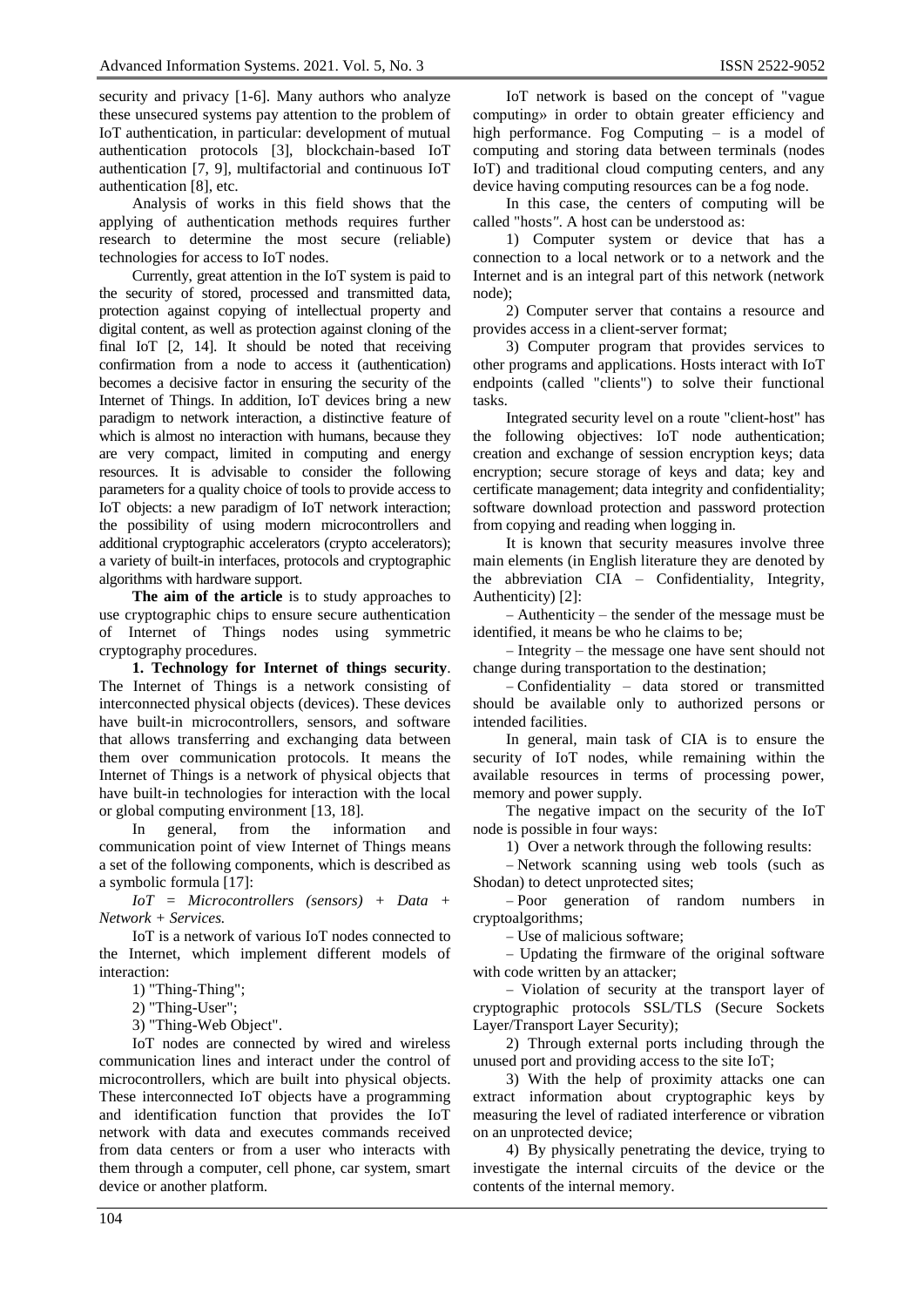It should be remembered that the consequences of a successful attack can put at risk the network as a whole, it means, everything connected to it. Therefore, the comprehensive security of IoT nodes should protect against all these methods of attacks. There are a number of ways to support important elements of the CIA [10]:

 $-$  Authenticity  $-$  by identifying the identity of any user or any additional device that tries to connect to the node;

 $-$  Integrity  $-$  by using the message authentication code (MAC) to confirm the invariability of the message along the route;

 Confidentiality – achieved by encrypting the message.

In addition, measures can be taken to protect against contactless attacks, which are practical in nature and can be implemented throughout the system or only in a single IoT node [10]:

- Storage of keys in the protected Flash - memory without possibility of electric access to keys;

- Shielding system to limit electromagnetic radiation;

- Introduction of special schemes to prevent attempts to control the supply voltage or other signals;

 Encryption of key information in the repository so that it is not possible to open it with physical access to the built-in Flash - memory;

– Reducing the number of external ports.

It is also extremely important to protect cryptographic keys throughout their life cycle – from generation, use, storage to destruction. The tested methodology is the use of hardware security modules (HSM), which store keys in encrypted form and in secure equipment. All transactions encrypt and decrypt data that comes from outside, occurring within the device. Thus, cryptographic keys never leave a secure perimeter inside the device in which they were created.

*Authentication* can be performed in two main ways: symmetric and asymmetric. The main difference between them is how secret keys are used. If the same key is used on both the host side and the client side, the authentication is symmetric. If a mathematically related pair of public and secret keys is used, the authentication is asymmetric.

*The Advanced Encryption Standard (AES) symmetric block encryption algorithm* was adopted by the US government as a standard in a 2002 through the competition between technology institutes (128-bit block size, 128/192/256-bit key). It is an international block encryption standard ISO/IEC 18033-3:2010 and has replaced the Data Encryption Standard (DES), which no longer meets network security requirements.

The main advantages of the AES algorithm include:

1) Scattering – changing any key character or plaintext affects a large number of ciphertext characters;

2) Mixing – the transformations that are used make it difficult to obtain statistical relationships between open and closed text;

3) Byte-oriented structure, which gives good prospects for the implementation of the algorithm in future processors;

4) High speed on different platforms;

5) Not prone to many types of cryptanalytic attacks, such as: differential cryptanalysis, linear cryptanalysis, cryptanalysis based on related keys (there are no weak keys in the algorithm).

There are three ways to implement encryption according to the AES algorithm [19]:

1) Software implementation – focused on the bit rate of the platform and uses mathematical optimizations and calculated substitution tables;

2) Hardware implementation – used extensions of the command system and special instructions for modern microprocessors, which allow performing some hardware operations, which significantly speeds up the process;

3) Implementation with the use of a video card the resources of graphics accelerators are used to perform parallel encryption or decryption.

Asymmetric cryptography based on the cryptographic algorithm with RSA (Rivest Shamir Adleman) public key, ECC (Elliptic Curve Cryptography) is a powerful tool, but it requires much more processing power for encryption and decryption compared to symmetric algorithms DES, AES block encryption. Therefore, the use of algorithms with public key was found as not very effective to transfer each encrypted data packet through the Internet. As a result, using of asymmetric cryptography was limited to the exchange and calculation of symmetric session keys, which are used to encrypt and decrypt data streams in the Internet [15].

The security of the RSA cryptosystem is based on the problem of integer factorization, and ECCs are based on elliptic curves over finite fields. To ensure the required level of cryptocurrency, the ECC system uses keys of much shorter length than the RSA system. This emphasizes the effectiveness of their use in the field of Internet security as devices with very limited resources.

The basis for building cryptographic systems are random sequences, which can be obtained using random number generators. The cryptographic stability of the data encryption tool significantly depends on the quality of randomness of these sequences, which are used to generate cryptographic keys, key information and system parameters of the cryptographic system.

Random number generators as well as sequences obtained with their use can be divided into two classes:

1) Random (physical, hardware) – random sequences with high-quality randomness;

2) Pseudo-random (algorithmic, software) – pseudorandom sequences that have a period of repetition.

The creation of effective random sequence generators, as well as the evaluation of their statistical properties is one of the important and separate areas of cryptography research [12].

Today, hardware information security is becoming more widely used, despite the fact that they are much more expensive compared to similar software. The main advantages of such security include [16]:

1) The presence of a hardware built-in random number generator, which provides the generation of more reliable keys of crypt algorithms;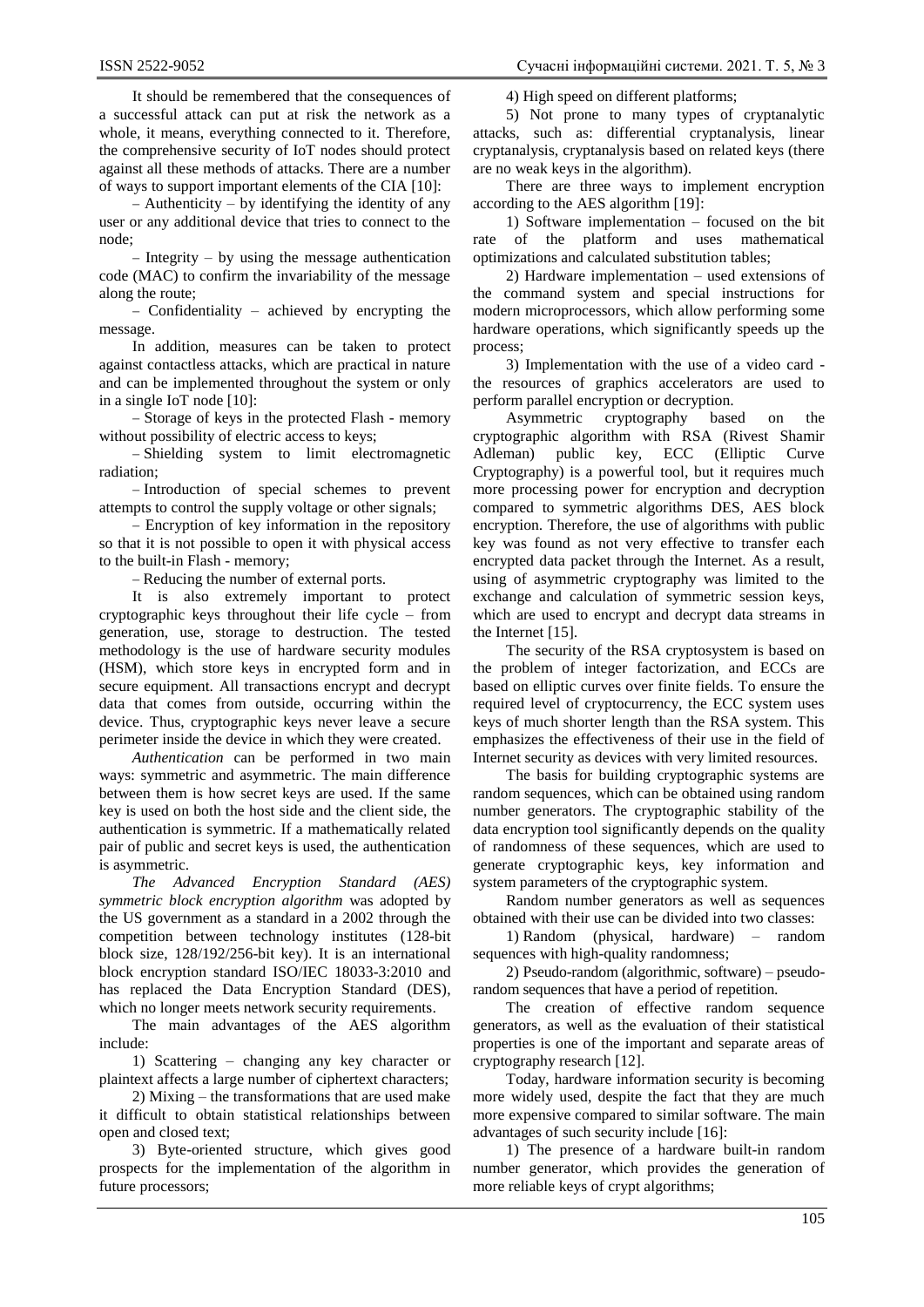2) Cryptographic keys are stored and cryptographic procedures are performed on the data in a secure cryptographic chip, not in the computer's RAM;

3) The ability to distinguish between the processes of protection of information from unauthorized access and access to a computer;

4) Use a specialized microprocessor function to perform cryptographic transformations, which reduces the load on the computer's CPU;

5) Guaranteeing the integrity of the cryptographic transformation algorithms implementation, because cryptographic software by modifying the program code can change the structure of the cryptoalgorithm;

6) Increase the speed of data encryption / decryption.

Due to certain advantages of hardware protection of information and the requirements of the development of security technology for the use of the Internet of Things, there is a need to create cryptographic accelerators (cryptoaccelerators) – specialized modules in general purpose microprocessor kits.

A feature of cryptoaccelerators is that they operate separately from the core. Thus, the microcontroller core can use its resources to perform other tasks. In addition, cryptoaccelerators, unlike standard interfaces (SPI, I2C, UART, USB, etc.), have specific implementations depending on the model and family of microcontrollers, which complicates the optimal choice for a particular task [18]. The use of cryptographic accelerators increases the speed of encryption by the AES algorithm compared to its software implementation in 8/16-bit microcontrollers by 10-20 times, and in 32-bit microcontrollers – up to 150 times. At the same time, the speed of hash algorithms SHA-256 with hardware implementation in 32-bit microcontrollers increases 100 times, and for hash algorithms НМАС – up to 500 times [11].

It should be noted that the trend towards a comprehensive security solution is observed in 32-bit microcontrollers. They also provide the ability to securely generate and store keys, support electronic certificates and signatures, secure download of firmware (applications).

Let us analyze the potential applications of cryptographic chips of the CryptoAuthentication family for the security of the Internet of Things using symmetric cryptography procedures. Such procedures should include:

 Symmetric authentication with and without storage of the secret key on the host side;

 Symmetric authentication according to the scheme with an intermediate key and without storing the secret key on the host side;

- Creation and exchange of session keys of data encryption;

- Secure storage and transmission of data using symmetric encryption;

 Password protection from copying and reading when logging in;

- Protection of downloading the original firmware code (application) using secret encryption and authentication keys.

**2. Symmetric authentication with storage of the secret key on the host side.** For symmetric authentication tasks with mutual authorization between the host and the device, both sides use the same secret key encryption. This secret key is pre-programmed into the protected memory of cryptographic chips of symmetric authentication on the host and client side (Fig. 1). The host sends the client a random request number from the Random number generator (RNG), which is created by the built-in random number generator of the chip.



**Fig. 1.** Symmetric authentication with storage of the secret key on the host side

Upon receiving this request, the client submits it to the input of the hash algorithm (Hash function) together with the secret key, which is stored in the protected memory of the chip. The result is a message digest (hash sum) of the message, which is also called the message authentication code, or MAC. The message is forwarded to the host, where it is compared to a message received in the same way on the host side. If the client and host digests match, the client is considered verified, i.e. the client has been authenticated.

The main features of such an authentication scheme:

1) Fast process of symmetric authentication;

2) Cryptographic chips of symmetric authentication on both sides provide secure storage of

secret keys. The disadvantage of this scheme is the storage of the secret key on the host side [14].

**3. Symmetric authentication without storing a secret key on the host side.** Symmetric authentication can be performed without storing secret keys on the host side, ie without a cryptographic chip on the host side. This approach is called "fixed request". In this case, the host no longer uses random numbers. Instead, certain pairs of pre-calculated numbers are used (query values and corresponding responses that are written to the nonvolatile memory of the microcontroller on the host side).

However, this method has a relatively low cryptographic resistance, as the request has no random component and the cryptanalyst can use a logic analyzer on the information exchange bus to intercept messages and reveal secrets.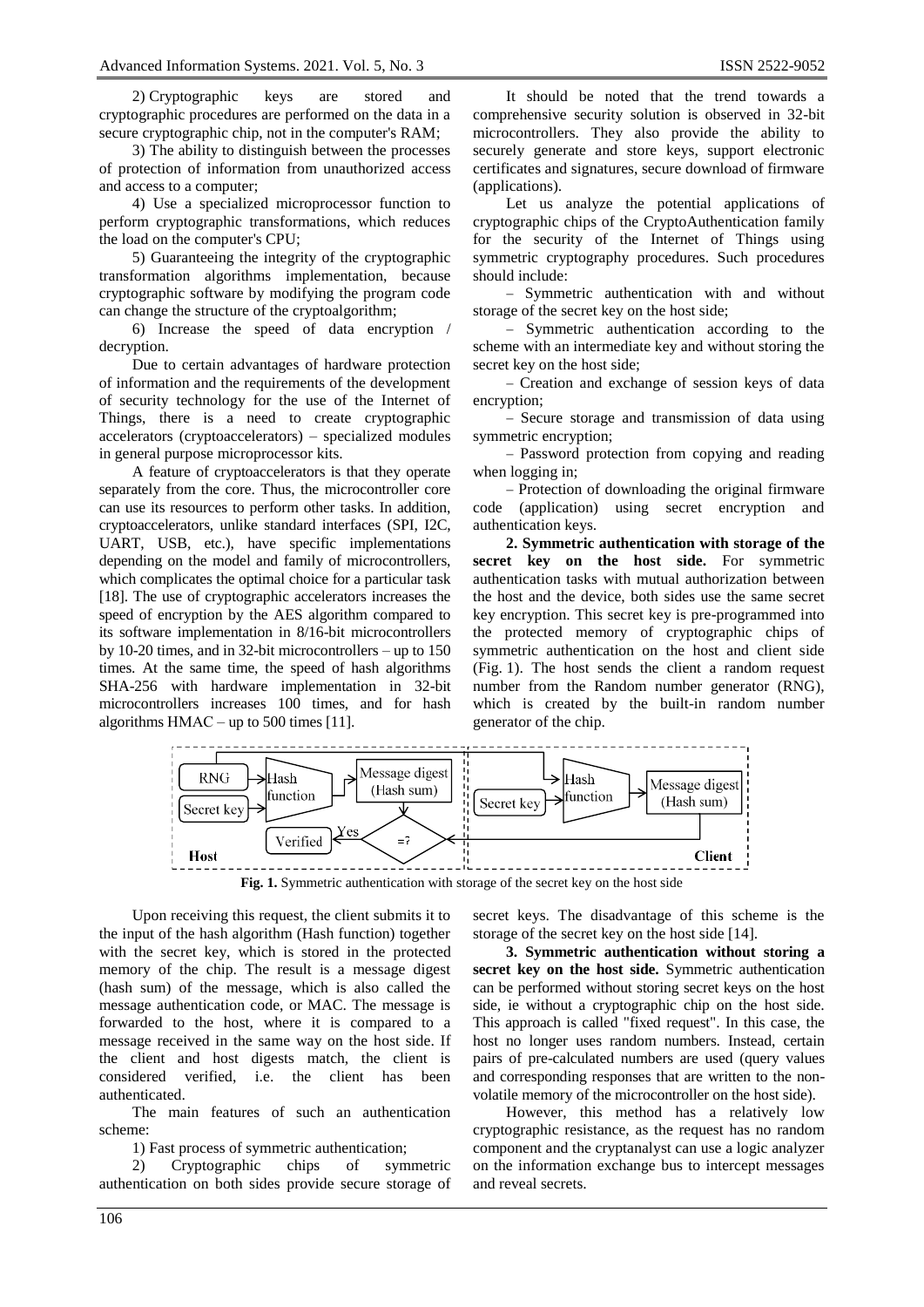Advantages of the approach: fast process of symmetric authentication; no cryptographic chip on the host side is required, the host performs the authentication function under the control of the microcontroller; it is not necessary to securely store secret keys on the host side. The disadvantage of this scheme is low cryptocurrency.

**4. Symmetric authentication according to the scheme with an intermediate key and without storing the secret key on the host side.** This approach is implemented by an additional hashing procedure with an intermediate key (Fig. 2).



As in the previous case, the values of the requests and pre-calculated and related responses are pre-written to the non-volatile memory of the host microcontroller. But now these answers become Intermediate keys. The process begins with a request (Request), which the host

sends to the client. This request is hashed (Hash function) in the cryptographic chip on the client side with a secret key (Secret key). The received digest (Message digest), which will be an intermediate key, then hashes again, but with a random number (RNG), for example, a combination of current values of date and time, which is generated by the host and sent to the client. The re-received digest (Message digest) is a client response that is sent to the host and compared there with the digest received by the host by the same calculations with the same data. If the digests coincide, the client is considered verified. Note that in this scheme, the client's response will be new each time, because the random number (RNG) is different each time. This significantly increases the level of information security of the system - now the use of a logic analyzer will not give the cryptanalyst the desired result. Thus, the host request has a random component and as a result the client forms a response that is not repeated. Therefore, the level of cryptocurrency is significantly increased, and the storage of the secret key is on the client side and does not require secure storage of secret keys on the host side.

**5. Protection of downloading the original firmware code (application) using secret encryption and authentication keys.** This approach uses the encryption of the original firmware code (application) and the generation of authentication code on the host side and includes operations of decryption, authentication and download of source code on the client side (Fig. 3).



**Fig. 3.** Protection of firmware code download (application) with secret keys

The encryption process on the host side is performed by hashing (Hash function) of some initial sequence (Initial sequence) together with the secret encryption key (Secret encryption key). The resulting digest of the initial sequence will be a session encryption key (Encryption key) for the symmetric encryption algorithm. The result of this conversion will be an encrypted firmware (application) code, which together with the initial sequence will be transmitted to the client side so that it can be decrypted.

Obtaining the MAC is done by hashing (Hash function) of the original application code (Original

application code). As a result, the digest of the application code (Application code digest) is determined, which is then hashed together with the secret authentication key (Authentication secret key). The resulting digest is a MAC and is sent to the client.

On the client side, the received encrypted code is first decrypted, and then its authentication is performed to confirm the authenticity. To decrypt the code, the initial sequence (Hash function) is hashed together with the secret encryption key, which is also stored on the client side. The result of hashing is a decryption key, which, of course, coincides with the encryption key.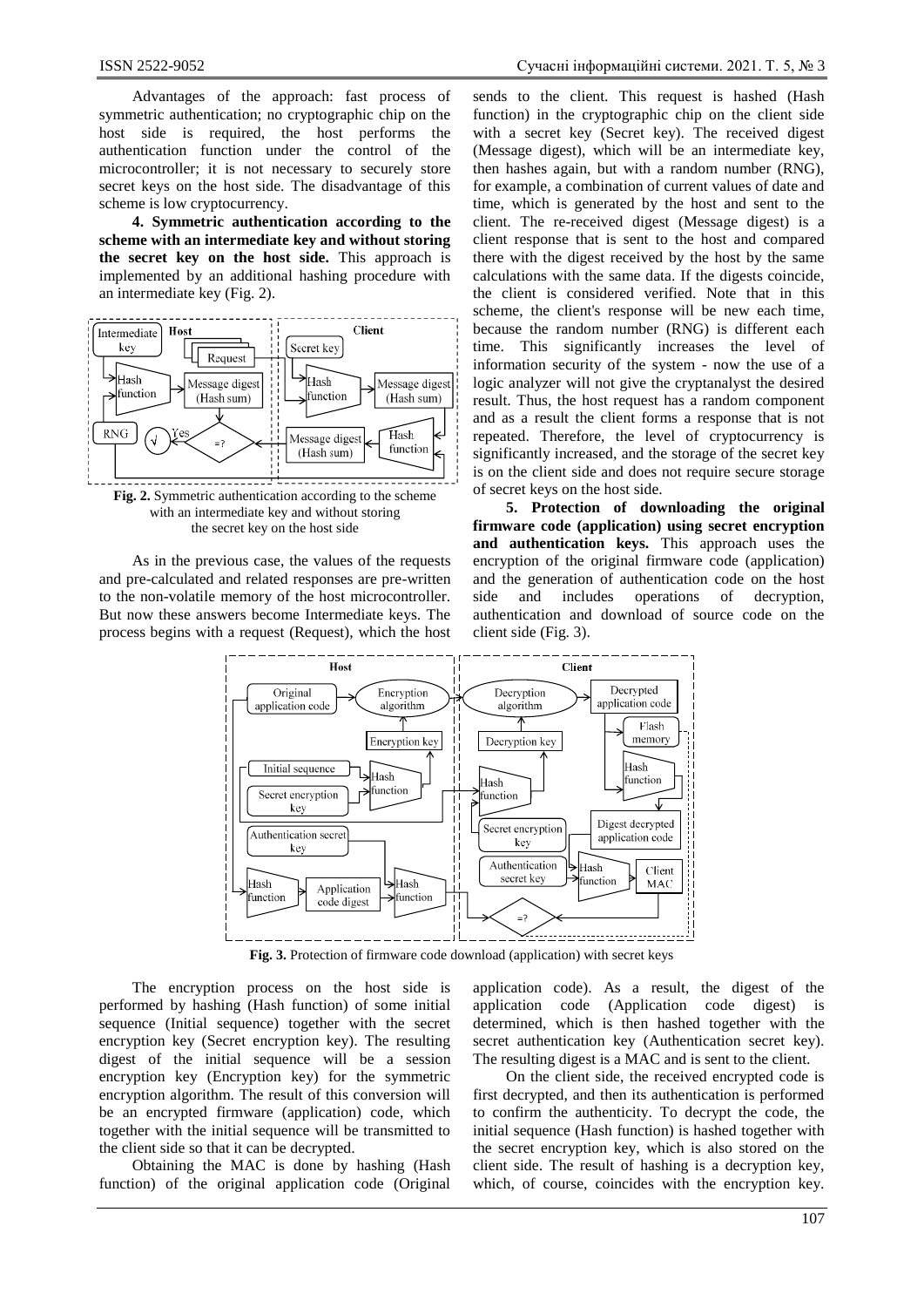This key restores the Decrypted application code. The process of obtaining a MAC on the client side follows the same procedure as on the host side. If the client-side MAC (Client MAC) matches the MAC obtained from the host, the resulting source code (Decrypted application code) is considered valid and can be loaded into Flash memory for execution.

Thus, this approach allows you to create unique downloads of the original firmware code (application) using secret encryption and authentication keys. In this case, the session keys for encrypting the firmware code or decrypting it are formed on the client and host side, respectively. This approach allows creating unique downloads of the original firmware code (application) by preventing cryptanalysts from obtaining its images and algorithms [14].

**6. Creating and exchanging session encryption data keys.** A data encryption session key is a parameter for cryptographically converting data into a single communication session. The session key is limited in time and is typically used to encrypt and decrypt within a single communication session. This is due to the fact that encrypting with the same key several ciphertexts increases the probability of compromising the key, i.e. increases the possibility of cryptanalysis of data in the system.



**Fig. 4.** Exchange a symmetric message encryption session key

Session key exchange begins with random number generation using the built-in RNG random number generator. This number, along with the Secret key stored in the host's secure memory, is hashed using a hash function to produce a digest (Digest MAC). The first or second 16 bytes (128 bits) are taken from the received digest, which become the session key of AES encryption. This key can be used to perform the procedure of encrypting the required source data (Data encrypted) according to the AES-128 algorithm.

The encrypted data and the random number are then forwarded to the client side and used to recover the session key using the same secret key stored in the client's secure memory.

Since the secret keys are the same on both sides, the hash operation with the same random number on each side will result in the same digests. Also on the client side, the first or second 16 bytes of the received digest are taken as a session key for the AES-128 algorithm. This key is used to decrypt the received encrypted data by executing the decryption algorithm AES-128.

Thus, the exchange of a symmetric session key encryption of messages is performed on the basis of generating a random number on the host side, using a secret key stored on the host side and the client. The

session key is defined as the result of hashing a random number with a secret key and extracting a certain part from the digest obtained by the hashing result. To ensure security, the transmission of the session key to the client side is performed as a result of encrypting some data with the session key. The allocation of the session key on the client side is carried out according to the same scheme as on the host side - based on a random number and a secret key. The peculiarity of this methodology is that the session key is changed for each session, which increases the level of security. This methodology can be implemented using cryptographic chips of symmetric authentication ATSHA204A [14].

**7. Secure storage and transmission of data using symmetric encryption.** In the operation of distributed data collection and processing systems connected to data banks on remote servers or cloud storage, secure from the point of view of information security data exchange is very important. It involves the use of a proven and reliable encryption algorithm and encryption keys, which must be stored in a secure place. The capabilities of cryptographic devices in this sense look better compared to traditional software-based solutions.

Let the remote client obtain confidential information from the host. This information must be encrypted beforehand. However, for further decryption on the side of the remote client it is necessary to have a decryption key. There is a task of sending it on the same communication channels without the risk of disclosure. CryptoAuthentication chips can help solve this problem.

Symmetric encryption is used for this purpose (Fig. 5). The information intended to be sent to the client is encrypted on the server side by a fast symmetric AES algorithm. The session encryption key for this operation is formed by hashing some initial sequence (random number) and a secret key, which is securely stored on the encryption side. Encrypted data (Encrypted file) and Initial sequence are stored on the server, and the session key is destroyed.

The initial sequence and encrypted data (file) are then sent to the client. The encrypted file is received by the client's system microcontroller, and the initial sequence is received by the CryptoAuthentication chip, which stores the same secret key as the remote host. This initial sequence is hashed in the secure hardware environment of the cryptographic device with the secret key. The result of the hashing will be a session key, with which the decrypted file will be decrypted according to the AES symmetric encryption algorithm.



**Fig. 5.** Secure data storage using symmetric encryption

Note that the provided scheme of secure storage and transmission of data using symmetric encryption is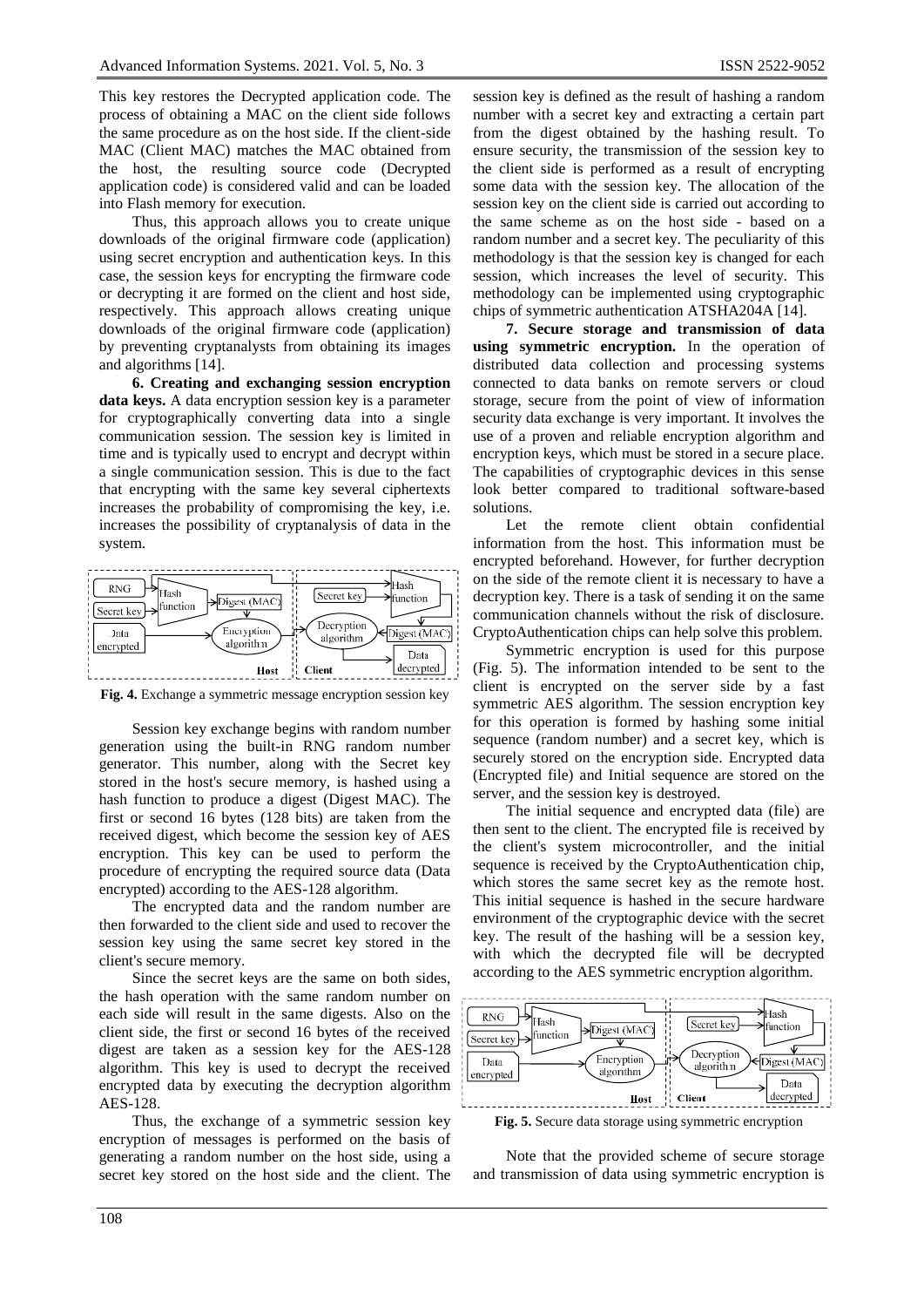very simple. Another cryptographic chip from the CryptoAuthentication family is added to the system, which can also be used to store other small amounts of sensitive data.

**8. Password protection from copying and reading when logging in.** Sometimes it is necessary to compare the password entered into the system with the reference value stored in it, so that the password can not be copied or read. Since the firmware of the standard microcontroller can be hacked, in such cases it is recommended to store both the password in a secure hardware environment and to compare the value of the entered password with the reference, i.e. to perform authentication.

CryptoAuthentication family cryptographic chips can be used for this purpose. In the example in Fig. 6, the cryptographic device sends a request to the microcontroller in the form of a random number at the time when the password begins to be entered into the system from the outside. This random number is generated (RNG) and then hashed (Hash function) in the cryptographic chip with the reference value of the password, which is stored in its protected independent memory.



**Fig. 6.** Password protection from copying and reading when logging in

After entering the password into the system, the microcontroller hashes the obtained value with a random number sent to it in advance from the cryptographic chip. The received second digest is sent from the microcontroller to the cryptographic device, which compares it with the already calculated first digest. When they match, the entered password is considered valid, the cryptographic chip signals the microcontroller, thus allowing the system to work.

A feature of the scheme is the secure storage of system passwords, inexpensive, reliable and easy to implement solution.

**Conclusions.** Conclusions. Thus, the level of complex security of the Internet of Things on the route "client-host" solves the following tasks: symmetric or asymmetric authentication of interacting system devices; creation and exchange of session encryption keys; storage of encryption keys; data integrity; data confidentiality; software and data download protection.

Asymmetric cryptography based on RSA, ECC public key cryptographic algorithms is a powerful tool, but it requires much more computing power to encrypt and decrypt data compared to symmetric DES, AES block encryption algorithms.

Analysis of basic symmetric authentication schemes is characterized by the fact that:

1) The authentication scheme with storage of the secret key on the host side provides a fast process of symmetric authentication, but requires secure storage of the secret key on the host side;

2) Authentication scheme without storing a secret key on the host side, i.e. without a cryptographic chip on the host side, provides a fast process of symmetric authentication, but has a relatively low cryptographic stability, as the interaction in the system is performed without a random component in cryptographic transformations;

3) To increase the cryptographic stability of the scheme of paragraph 2, it is advisable to introduce into the system of interaction of a random component in cryptographic transformations and the use of additional hashing procedures with an intermediate key.

Downloading the original firmware to the system is done using secret encryption and authentication keys, which are stored permanently in the protected nonvolatile memory of cryptographic chips on the client and host side. In this case, the session keys for encrypting the firmware code or decrypting it are formed on the client and host side, respectively. This approach allows you to create unique downloads of the original firmware code (application) by preventing cryptanalysts from receiving its images and algorithms.

The peculiarity of the scheme of exchanging symmetric session keys encryption of messages is:

1) Execution based on the generation of a random number on the host side and the use of a secret key stored on the host and client side;

2) The session key is defined as the result of hashing a random number with a secret key and the selection of a certain part of the digest obtained by the hashing result;

3) To ensure the security of the transmission of the session key to the client is performed by encrypting some data with the session key;

4) The allocation of the session key on the client side is carried out on the same as on the host side based on a random number and a secret key.

In the operation of distributed data collection and processing systems connected to data banks on remote hosts, secure from the point of view of information security data exchange involves the use of a proven and reliable encryption algorithm and encryption keys, which must be stored in a secure place.

The capabilities of cryptographic devices in this sense look better compared to traditional software-based solutions.

Fast symmetric AES encryption is used for secure data storage. In this case, the session encryption key for this operation is formed by hashing some initial sequence (random number) and a secret key, which is securely and securely stored on the encryption side. Transmission of confidential data over the network is possible in an encrypted file. The encrypted file on the receiving side is received by the client's system microcontroller, and the initial sequence is received by a cryptographic chip, in the memory of which the same secret key is stored as on the remote host. This initial sequence is hashed in the secure hardware environment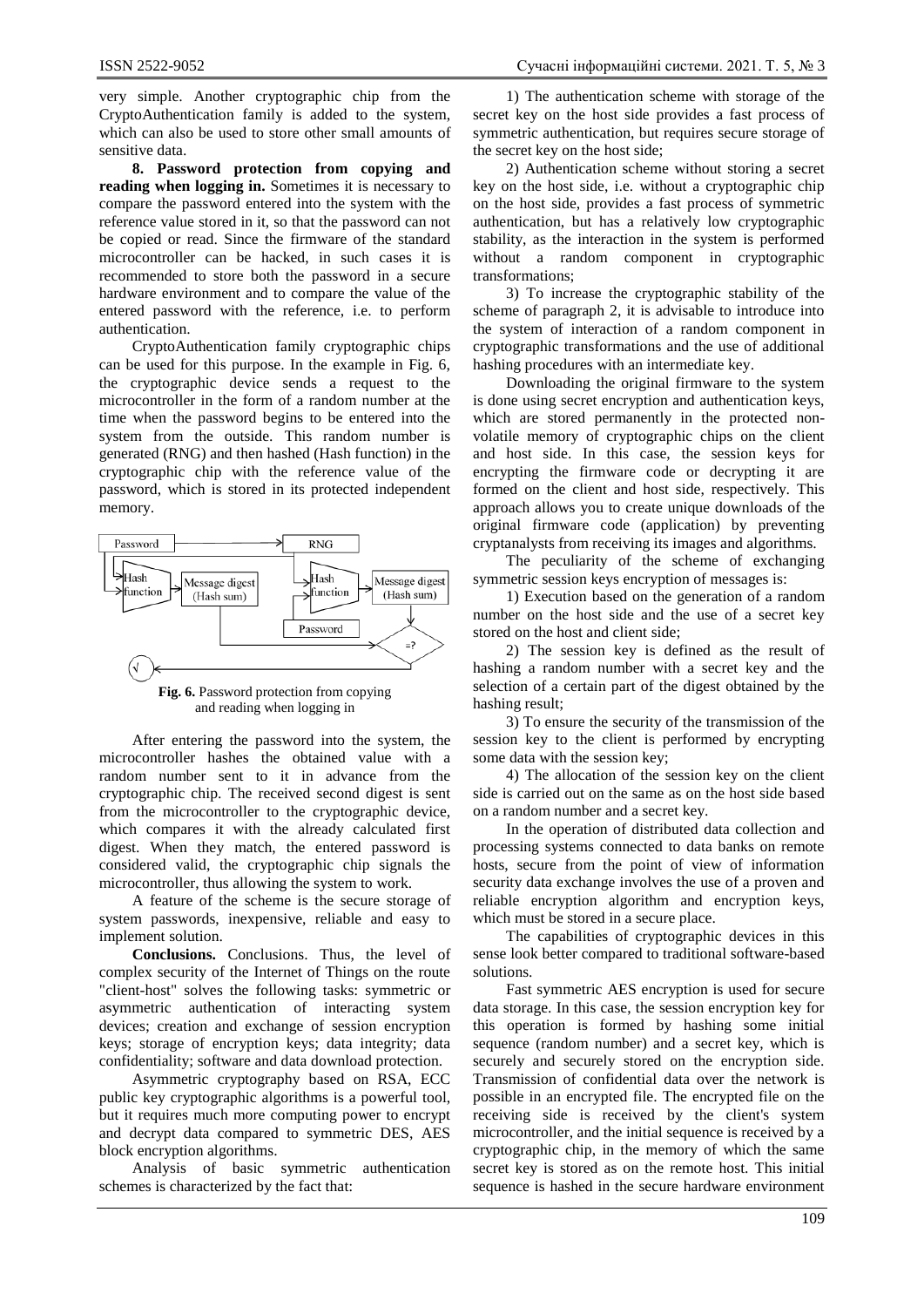of the cryptographic device with the secret key. The result of the hashing will be a session key, which will be used to decrypt the file using the symmetric AES encryption algorithm.

This scheme of secure storage and transmission of data is very simple. Another cryptographic chip from the CryptoAuthentication family is added to the system, which can also be used to store other small amounts of sensitive data.

To securely store system passwords, you must store them in a secure non-volatile memory of the cryptographic chip, as the firmware of a standard microcontroller can be cracked. In this case, the comparison of passwords entered into the microcontroller with the reference stored in the memory of the cryptographic chip, it is advisable to perform in a secure environment, as well as comparing the results of hashing these passwords with a certain random number.

#### **REFERENCES**

- 1. Burg, A., Chattopadhyay, A. and Lam, K. (2018), "Wireless Communication and Security Issues for Cyber-Physical Systems and the Internet-of-Things", *Proc. IEEE*, no. 106, pp. 38–60.
- 2. *CryptoAuthentication™ Family*. URL: https://www.microchip.com/en-us/products/security-ics/cryptoauthentication-family.
- 3. David J., Wu, Ankur, Taly, Asim, Shankar and Dan, Boneh Privacy, (2017), "Discovery, and Authentication for the Internet of Things", *Computer Science. Cryptography and Security*, URL: https://arxiv.org/abs/1604.06959.
- 4. Eustace, Asanghanwa and Ronald, Ih. (2020), *Security for Intelligent, Connected IoT Edge Nodes. White Paper, Security ICs, CryptoAuthentication Marketing*, URL: https://www.microchip.com/content/dam/mchp/documents/OTH/ ProductDocuments/SupportingCollateral/Atmel-8994-Security-for-Intelligent-Connected-IoT-Edge-Nodes\_Whitepaper.pdf.
- 5. Froiz-Míguez, I., Fernández-Caramés, T.M., Fraga-Lamas, P. and Castedo L. (2018), "Design, Implementation and Practical Evaluation of an IoT Home Automation System for Fog Computing Applications Based on MQTT and ZigBee-WiFi Sensor Nodes", *Sensors*, no. 18(8), 42 p., DOI: https://doi.org/10.3390/s18082660.
- 6. Lo'ai, Tawalbeh, Fadi, Muheidat, Mais, Tawalbeh and Muhannadm Quwaider (2020), "IoT Privacy and Security: Challenges and Solutions", *Appl. Sci.*, no. 10(12), 17 p., DOI: https://doi.org/10.3390/app10124102.
- 7. Mostafa, Yavari, Masoumeh, Safkhani, Saru, Kumari, Sachin, Kumar and Chien-Ming, Chen (2020), "An Improved Blockchain-Based Authentication Protocol for IoT Network Management", *Security and Communication Networks*, article ID 8836214, 16 p., DOI: https://doi.org/10.1155/2020/8836214.
- 8. Rainer, Falk and Steffen, Fries (2016), "Advanced Device Authentication: Bringing Multi-Factor Authentication and Continuous Authentication to the Internet of Things", *CYBER 2016: The First International Conference on Cyber-Technologies and Cyber-Systems*, Germany, pp. 69–74.
- 9. Zongqing, Tian, Biwei, Yan, Qiang, Guo, Jianyun, H. and Qingyu Du (2020), "Feasibility of Identity Authentication for IoT Based on Blockchain", Procedia Computer Science, vol. 174, pp. 328–332, DOI: https://doi.org/10.1016/j.procs.2020.06.094.
- 10. Asangkhanva. Yu, Yi. R. and Syrov, A. (2019), "Improving the security level of the edge nodes of the IoT using microchip ATECC608A chips", *Electronics NTB*, no. 7 (00188), p. 60-64, DOI: [https://doi.org/10.22184/1992-4178.2019.188.7.60.64.](https://doi.org/10.22184/1992-4178.2019.188.7.60.64)
- 11. Gnusov, Y. B., Klimushin, P. S., Kolisnyk, T. P. and Mozhayev, M. O. (2020), "Analysis of microcontroller modeling systems with additional modules of cryptographic information protection", *Bulletin of the National Technical University "KhPI"*, no. 1 (3), pp. 79–84, DOI: https://doi.org/10.20998/2079-0023.2020.01.14.
- 12. Gorbenko, Y. I., Grinenko, T. O. and Narezhniy, O. P. (2015), "Analysis of statistical properties of the hardware generator of random sequences", *Collection of scientific works of Kharkiv University of the Air Force*, no. 4 (45), pp. 74–77.
- 13. Gorbovsky, A. I. and Voitovich, O. P. (2020), *Internet safety research*, URL: http://ir.lib.vntu.edu.ua/bitstream/handle/12345 6789/17277/2805.pdf?sequence=3 pdf.
- 14. Krivchenko, I. (2015), "Hardware-protected chips of the CryptoAuthentication family: potential applications of ATSHA204A", *Components and technologies*. no. 10, pp. 60–65.
- 15. Crinon, G. (2018), *Internet of Things security: existing problems and their solutions*, URL: https://controleng.ru/wpcontent/uploads/In\_08.pdf (accessed 21.05.2021).
- 16. Petrenko, A. B., Shmatok, O. S. and Ageenko, E. A. (2014), "Analysis of time attacks on the hardware encoder of the personal means of cryptographic protection of information SHIPKA", *Science-intensive technologies*, no. 2 (22), pp. 187–191.
- 17. Puleko, I. V. and Chumakevich, V. O. (2021), *IoT sensors with time representation of measuring information*, URL: https://conf.ztu.edu.ua/wp-content/uploads/2019/06/44.pdf.
- 18. Sovin, Y. R., Nakonechny, Y. M., Opirsky, I. R. and Stakhiv, M. Yu. (2018), "Analysis of hardware support for cryptography in IoT devices", *Ukrainian Scientific Journal of Information Security*, vol. 24, issue 1, pp. 36–48.
- 19. Shlykov, D. I. (2018), "About the fast implementation of the AES cipher in the Sdicrypt library", *Information systems*. no. 3 (53), pp. 34–40.

Received (Надійшла) 11.06.2021

Accepted for publication (Прийнята до друку) 25.08.2021

#### ВІДОМОСТІ ПРО АВТОРІВ / ABOUT THE AUTHORS

- **Клімушин Петро Сергійович** кандидат технічних наук, доцент, доцент кафедри протидії кіберзлочинності Харківського Національного університету внутрішніх справ, Харків, Україна;
	- **Petro Klimushin** Candidate of technical science, associate professor, associate professor of Countering Cybercrime Department Kharkiv National University of Internal Affairs, Kharkiv, Ukraine; e-mail[: klimushyn@ukr.net;](mailto:klimushyn@ukr.net) ORCID: https://orcid.org/0000-0002-1020-9399.
- **Соляник Тетяна Миколаївна** кандидат технічних наук, доцент, доцент кафедри протидії кіберзлочинності Харківського Національного університету внутрішніх справ, Харків, Україна;

**Tetiana Solianyk** – Candidate of technical science, associate professor, associate professor of Сountering Cybercrime Department Kharkiv National University of Internal Affairs, Kharkiv, Ukraine; e-mail[: t.solianyk@khai.edu;](mailto:t.solianyk@khai.edu) ORCID: https://orcid.org/0000-0003-3695-0019.